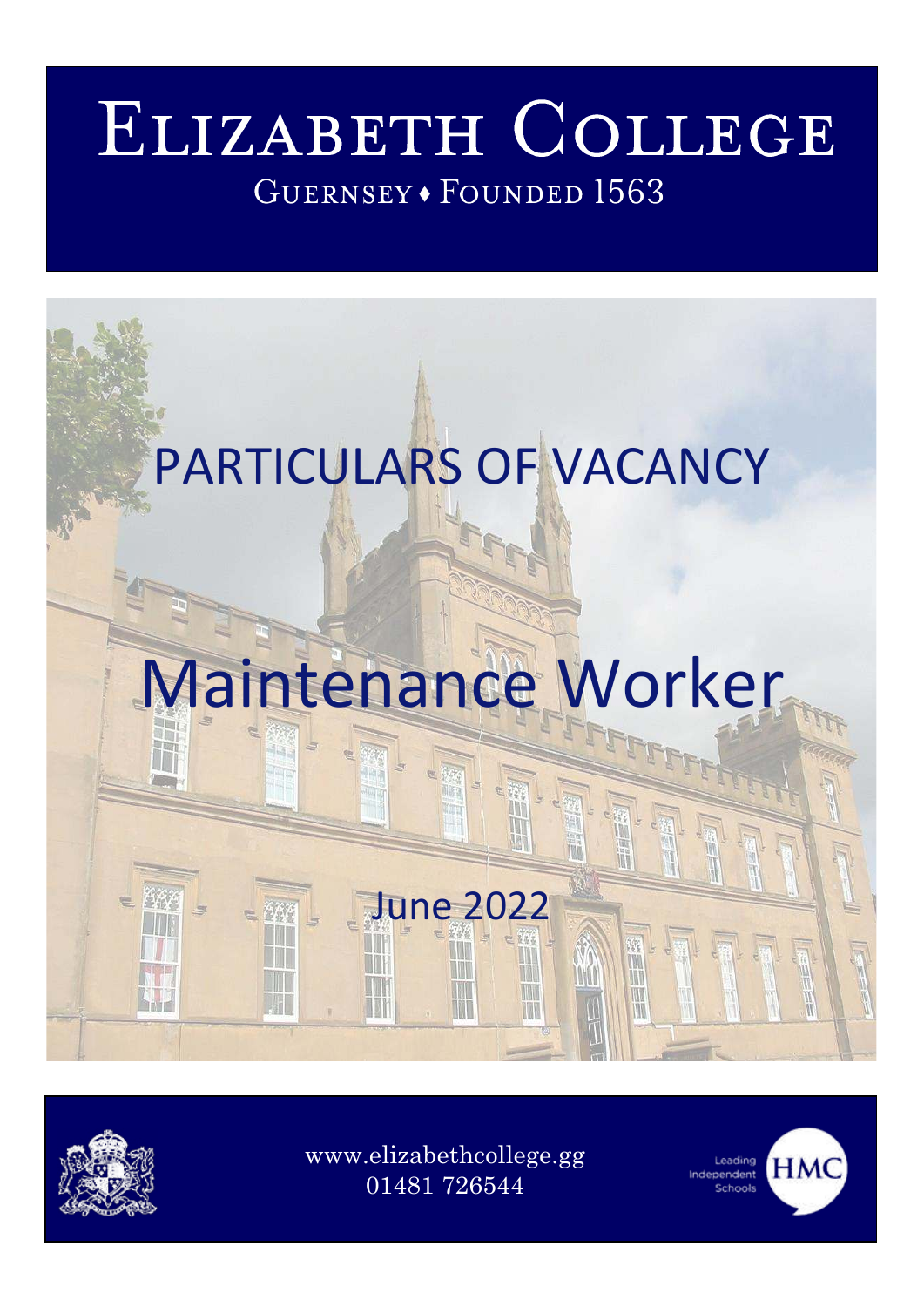

### **Elizabeth College Maintenance Worker**

In anticipation of the College's move into Perrot Court later in the year we wish to recruit a number of candidates to the role of Maintenance Worker to supplement our Maintenance Team from June 2022. The ideal candidates would be personable, technically capable and proficient or able to develop proficiency across trades including some or all of carpentry, painting, plastering and plumbing as well as general handyman/woman duties.

All roles are year-round, and both full-time and part-time roles are available. Full-time roles are for an average of 42 hours per week based on a bi-weekly Saturday morning working arrangement. This means that the successful postholders will work for 40 hours one week followed by 44 hours the following week. More flexible part-time working arrangements are also available. Further information is available upon request from HR Manager, Lauren Falla (HR@elizabethcollege.gg).

One of these roles includes an additional responsibility as Compliance and Maintenance Programme Co-ordinator. This will involve using College IT systems to record activities, generate reports and presentations, update maintenance plans and schedule relevant training for colleagues. This additional responsibility attracts additional remuneration (Management Allowance 1, currently £3,010 per annum).

Information and full details of the role, including the additional responsibility, is included in the following documents, which are attached to and form part of these Particulars:

- $\checkmark$  Job Description
- ✓ Person Specification

We invite any interested candidates to come along to an Open Morning at the College on Saturday  $18<sup>th</sup>$ June 2022 from 10.00am to 12.00pm, where you will have the opportunity to speak with existing College staff in an informal setting. Please contact Lauren in order to register your attendance on this day.

#### **ELIZABETH COLLEGE**

Elizabeth College, founded in 1563 by Queen Elizabeth I, is a broadly selective day school. One of the earliest members of the Headmasters' and Headmistresses' Conference (HMC), the College provides a challenging, broad and stimulating academic and extracurricular programme for children between the ages of 2½ and 18.

Elizabeth College Junior School is coeducational. The infant department at Acorn House provides a pre-school and pre-prep education for children aged 2½ through to 7 (Key Stage 1). The Junior department, at Beechwood, provides an education for children aged 7 through to 10 (Key Stage 2) and prepares boys and girls for entry to secondary education at the age of 11. ECJS Acorn House and ECJS Beechwood are co-located on a site approximately half a mile away from the Upper School.

The Upper School became coeducational in September 2021 with girls joining the College in Year 7 and Year 12. This change was made recognising the needs of modern society and builds on both our wellestablished coeducational offering in the Junior School and the positive impact of our twenty-year Sixth Form partnership with The Ladies' College. Years 8-11 remain boys only as we take a phased approach to the introduction of the coeducational model.

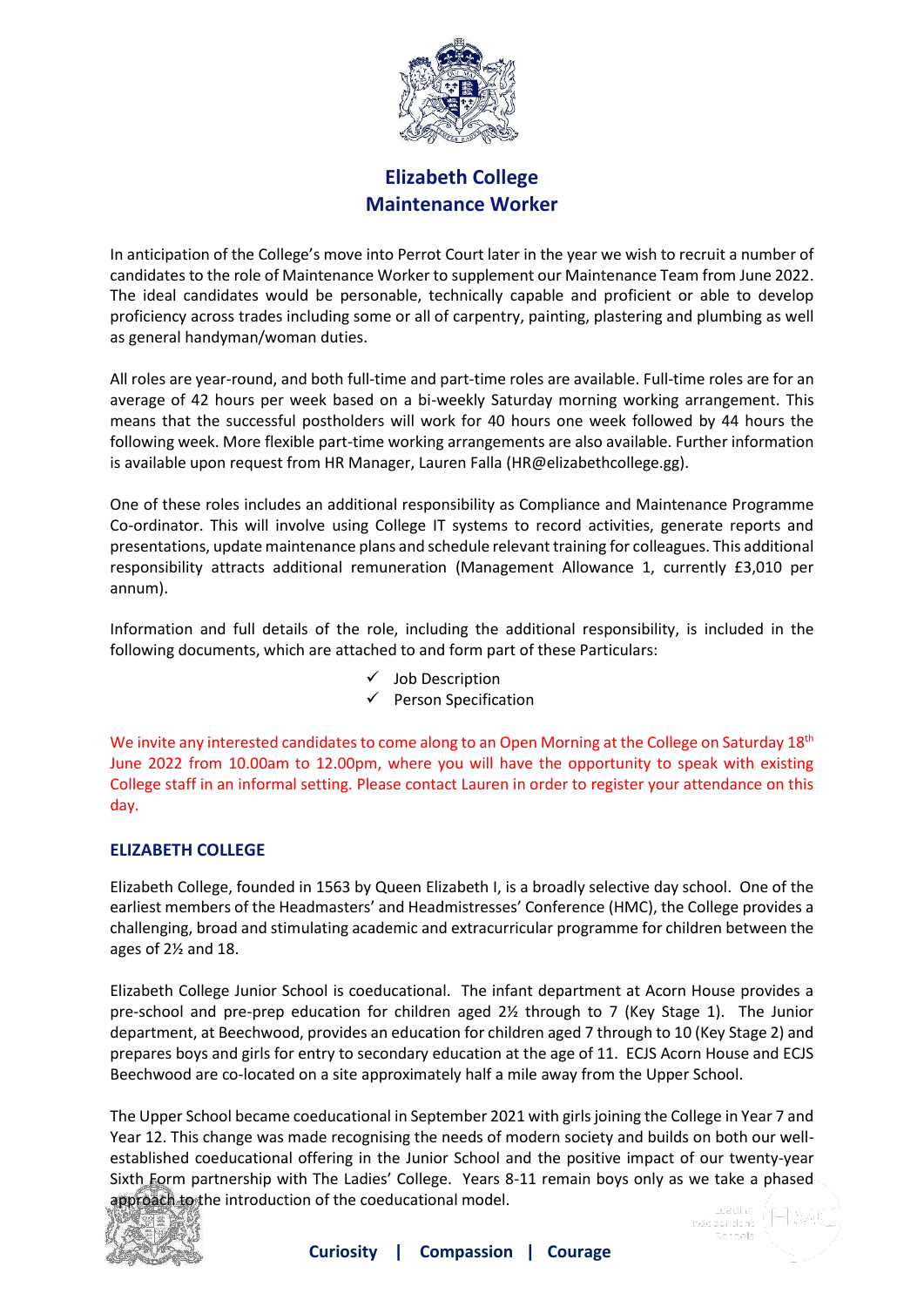The Upper School offers a wide variety of subjects with most students taking between nine and eleven GCSEs. At Sixth Form (ages 16-18), we work in an academic partnership with The Ladies' College in order to offer a broad curriculum and to flexibly accommodate the A level choices of our students.

Beyond the classroom, there are extensive opportunities for students to become involved in Sport, Music, Drama, STEM activities, trips and tours, the Combined Cadet Force (CCF), the Duke of Edinburgh's Award Scheme and many other activities.

Elizabeth College is proud of its academic record, but we feel strongly that a successful school experience is about much more than examination certificates. We celebrate all of the talents of our students and look to support and guide them as children and young people through to adulthood.

#### **ISI INSPECTION NOVEMBER 2021**

Elizabeth College has received an outstandingly positive report from its recent inspection. Assessing the quality of College's educational provision, the Independent Schools Inspectorate (ISI) gave Elizabeth College the highest rating of "Excellent" on both the quality of the pupils' learning and achievement and the quality of the pupils' personal development.

As a member of the Headmasters and Headmistress's Conference, Elizabeth College is inspected by the Independent Schools Inspectorate (ISI). ISI inspections are validated by Ofsted, but differ in elements of the framework used, and also the grading system.

The inspection was completed by a team of 8 inspectors in November 2021 and covered the whole of Elizabeth College, including the Pre-School, Junior School and Upper School.

ISI inspections allow Elizabeth College to be compared to the best independent schools in the UK. Inspection reports include both qualitative and regulatory assessments and include appraisal of the quality of the pupils' learning and achievement, personal development, spiritual, moral, social and cultural development, welfare, health and safety and the quality of leadership and management.

The inspection report is generous in its praise of the **overall quality of the education** provided by the College and for the pupils themselves, as exemplified by the following excerpts:

- The quality of the pupils' learning and achievement is excellent.
- Pupils of all ages and abilities develop comprehensive subject knowledge, skills and understanding across all areas of learning, appropriately challenged by teaching that addresses linguistic, mathematical, scientific, technological, human and social, physical and aesthetic and creative aspects of learning.
- Pupils move on to the next stage in their lives with confidence and self-assurance, wanting to live adventurously whilst approaching the concept of risk sensibly in all that they do.

The report also reflects on the College's **curricular provision, quality of teaching and excellent outcomes** which the whole College achieves from its broad intake of pupils:

- Pupils enjoy their learning, think independently and have energy and passion in their drive for success.
- Pupils respond well to a thoughtfully constructed curriculum and to teaching that demands active engagement by pupils.
- The pupils' excellent commitment to success is strongly inspired because teachers set high expectations and consistently model highly positive attitudes to learning and achievement.
- Pupils' achievements in external competitions, in gaining other intellectual distinctions, and their successes in sport and the arts are outstanding.
- Older pupils commented that, though the school encourages excellence it does not mean perfection and that they are helped to take a balanced approach to life.

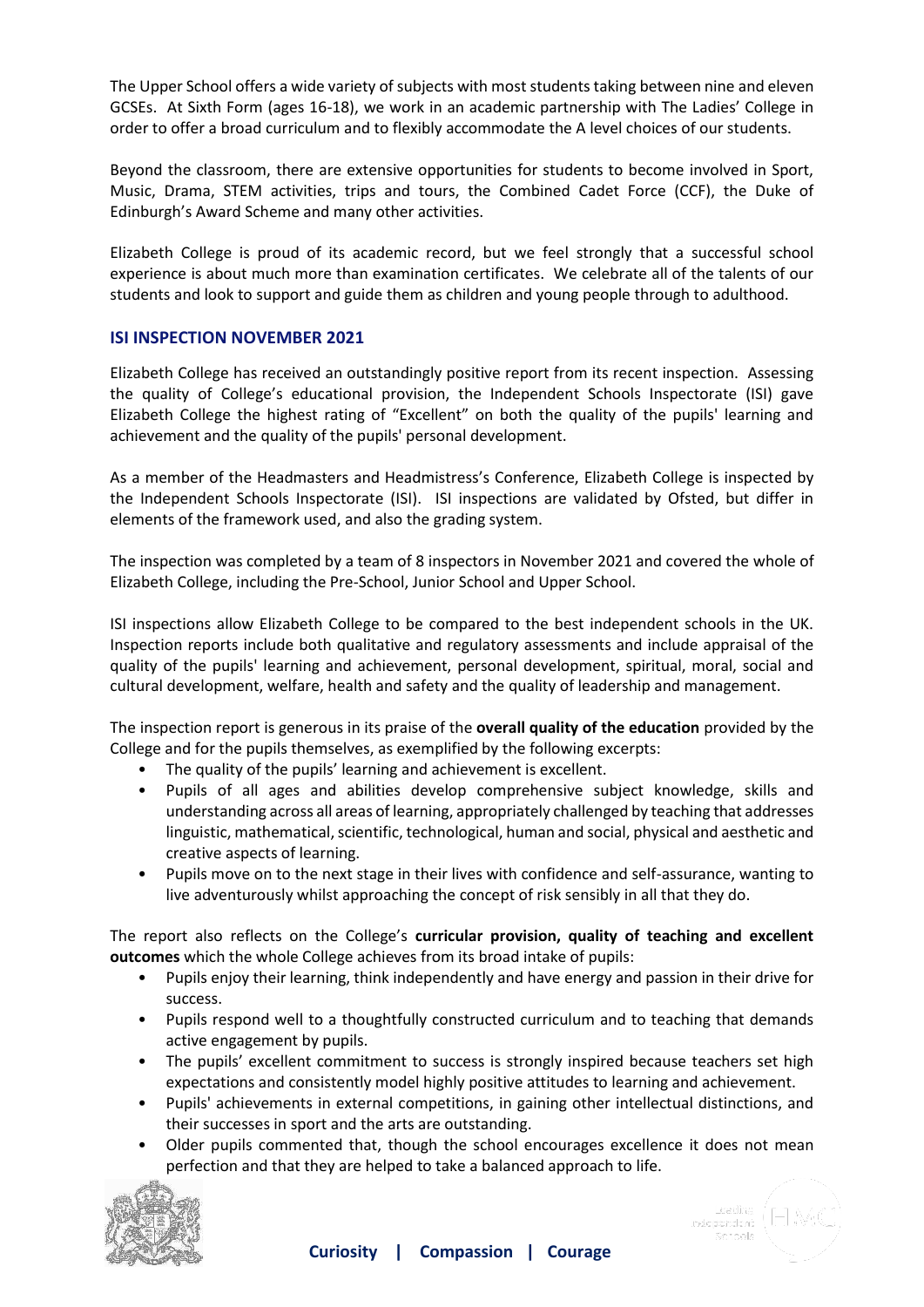**Pastoral care** and the quality of relationships throughout the school are particularly highly praised:

- The quality of the pupils' personal development is excellent.
- Pupils' strong sense of responsibility, resilience, perseverance and self-esteem is the result of a well-organised proactive pastoral system.
- Pupils can be themselves and respect one another for their individuality.
- Pupils are kind to each other and considerate to their teachers.

The College's **leadership opportunities** and role within the community are also highlighted:

- The opinions of pupils are routed through active school councils which influence the direction of the school.
- Many seek opportunities both in the school and the wider community to take on responsibilities and opportunities.

With the overriding objective of helping schools to build on their strengths and identify areas for further improvement, the report includes these recommendations:

- Ensure all pupils make equally strong progress across all areas of the school, through consistent application of marking, oral feedback and suitable challenge in all lessons.
- Strengthen junior school pupils' ability to apply information and communication (ICT) skills proficiently across the curriculum.
- Strengthen upper school pupils' ability to reflect on the philosophical and spiritual ideas to which they are exposed.

Principal of Elizabeth College, Jenny Palmer says,

"I am really pleased with the outcome of our ISI inspection and the very positive way it reflects on our students and all of the hard work that our staff do to support them. When the inspectors visited us in November their focus was on student outcomes and all we do as a school community to facilitate those outcomes, from Pre-School through to the Sixth Form. It is great to see our academic, extra-curricular and pastoral provisions recognised as excellent and it is really helpful to be provided with recommendations on what we can do to improve still further, something we have already made a start on."

*Please visit our website at www.elizabethcollege.gg for further information about Elizabeth College. If you have any questions about the post, please do not hesitate to contact us.* 

**Applications for this position must be submitted on the Elizabeth College application form**  available on our website (www.elizabethcollege.gg) or on request from:

Miss Lauren Falla, HR Manager E: HR@elizabethcollege.gg The Bursary, Elizabeth College, The Grange, St Peter Port, Guernsey, GY1 2PY

*Please do not submit supplementary information by CV or letter. All relevant information must be included in the application form.* 

*Elizabeth College is committed to safeguarding and promoting the welfare of young people. The successful applicant will be required to satisfy our standard employment checks, including the completion of a DBS Enhanced Disclosure check. It is an offence to apply for this role if you are barred from engaging in regulated activity relevant to children.* 

*We welcome applications regardless of age, gender, ethnicity or religion.* 

The closing date for applications for this post is **noon on Thursday 23rd June 2022.** 

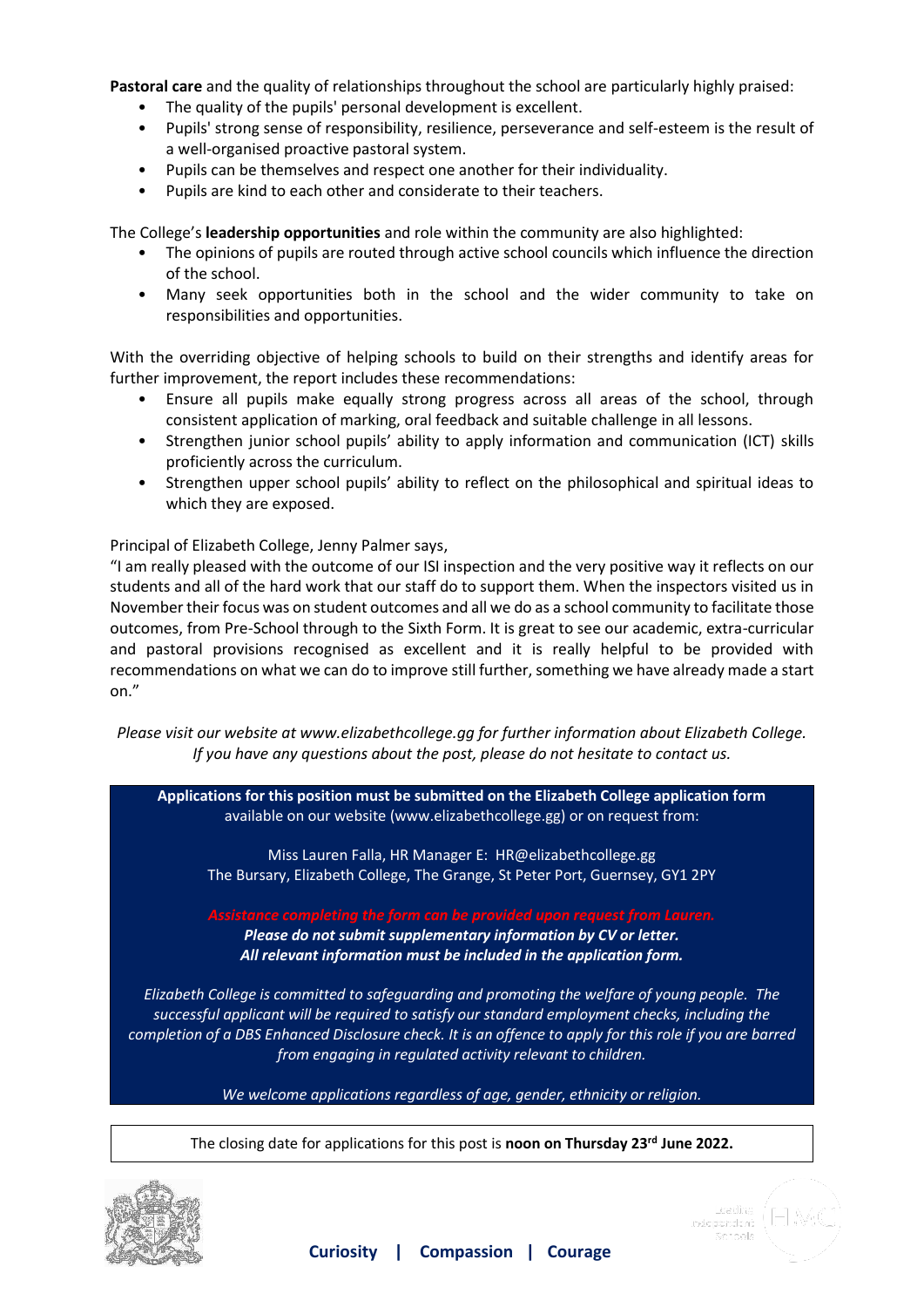

## **Job Description Maintenance Worker**

| <b>Responsible to:</b> | Senior Maintenance Worker                                                                                                                                                                                                                                     |
|------------------------|---------------------------------------------------------------------------------------------------------------------------------------------------------------------------------------------------------------------------------------------------------------|
| Job purpose:           | Provide maintenance support throughout all 5 sites of Elizabeth College.                                                                                                                                                                                      |
| Hours:                 | Part-time: To be discussed upon application and interview.<br>Full-time: Bi-weekly Saturday morning working arrangement averaging 42 hours per<br>week; 40 hours per week followed by 44 hours on the following week including<br>attendance at 5 INSET days. |
| <b>Remuneration:</b>   | States of Guernsey Scale E.01 - E.03 (currently £15.24 - £15.79 per hour)                                                                                                                                                                                     |

#### **Main duties and responsibilities**

In all these and any subsequently allocated tasks, a very high degree of tact, dedication and responsibility will be expected in carrying out your maintenance duties in a timely manner. In the performance of your duties you will work closely with the other Facilities Team members with whom a close degree of mutual support, teamwork, respect and co-operation will be essential, as well as working with staff across the College. A cheerful, helpful disposition and good communication skills are essential.

The post holder will be required to undertake general facilities maintenance tasks and is therefore expected to be proficient in some or all skill areas including carpentry, plumbing, painting and reparation building works. These skills would be utilised across the following duties:

#### **Routine Maintenance**

- Internal and external decoration
- Clearance of gutters and down pipes
- **Glazing**
- **Fencing**
- **External Paving**
- **Carpentry**
- Roofing
- **Concreting**
- Rendering and plastering
- Repointing masonry

#### **Improvements**

• Refurbishment of College facilities

#### **Repair Works**

- Building fabric (internal and external) such as cement render
- Doors and windows
- Heating and plumbing systems
- Repairing appliances and electrical equipment
- Emergency repairs as required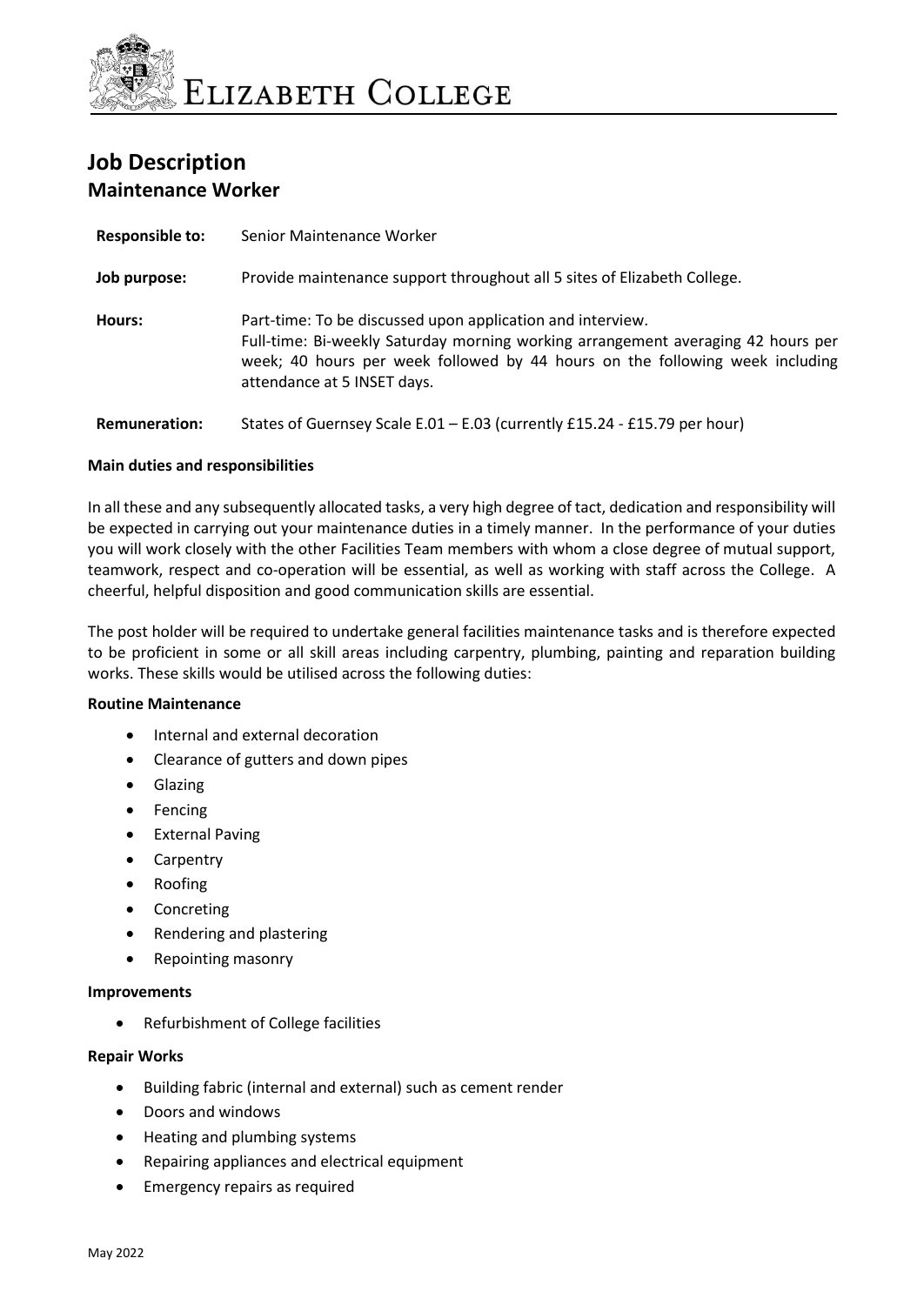#### **Wider College Responsibilities**

- Requirement to become a special constable and support the wider team with crossing duties
- Requirement to obtain D1 driving licence to allow for the driving of College minibuses
- Requirement to undertake regular health & safety and safeguarding training, and to attend College briefing meetings.

#### **Compliance & Maintenance Programme Co-ordinator Role (additional responsibility)**

- To create and maintain a health and safety training matrix for College staff
- To record regular compliance checks on College IT systems and generate reports for the Bursar and Board of Director meetings
- To assist the Senior Maintenance Worker in the development of a 5 year rolling College repairs and maintenance programme
- To collate inspection, survey and audit documentation from engineers and contractors and ensure recommendations for repairs and further actions are included in the College repairs and maintenance programme.

The above list of duties is not exhaustive, and the post holder may be required to undertake tasks, roles and responsibilities reasonably assigned to them by the Line Manager or Bursar.

Job descriptions may be reviewed and subsequently amended or modified to reflect the changing needs of the school.